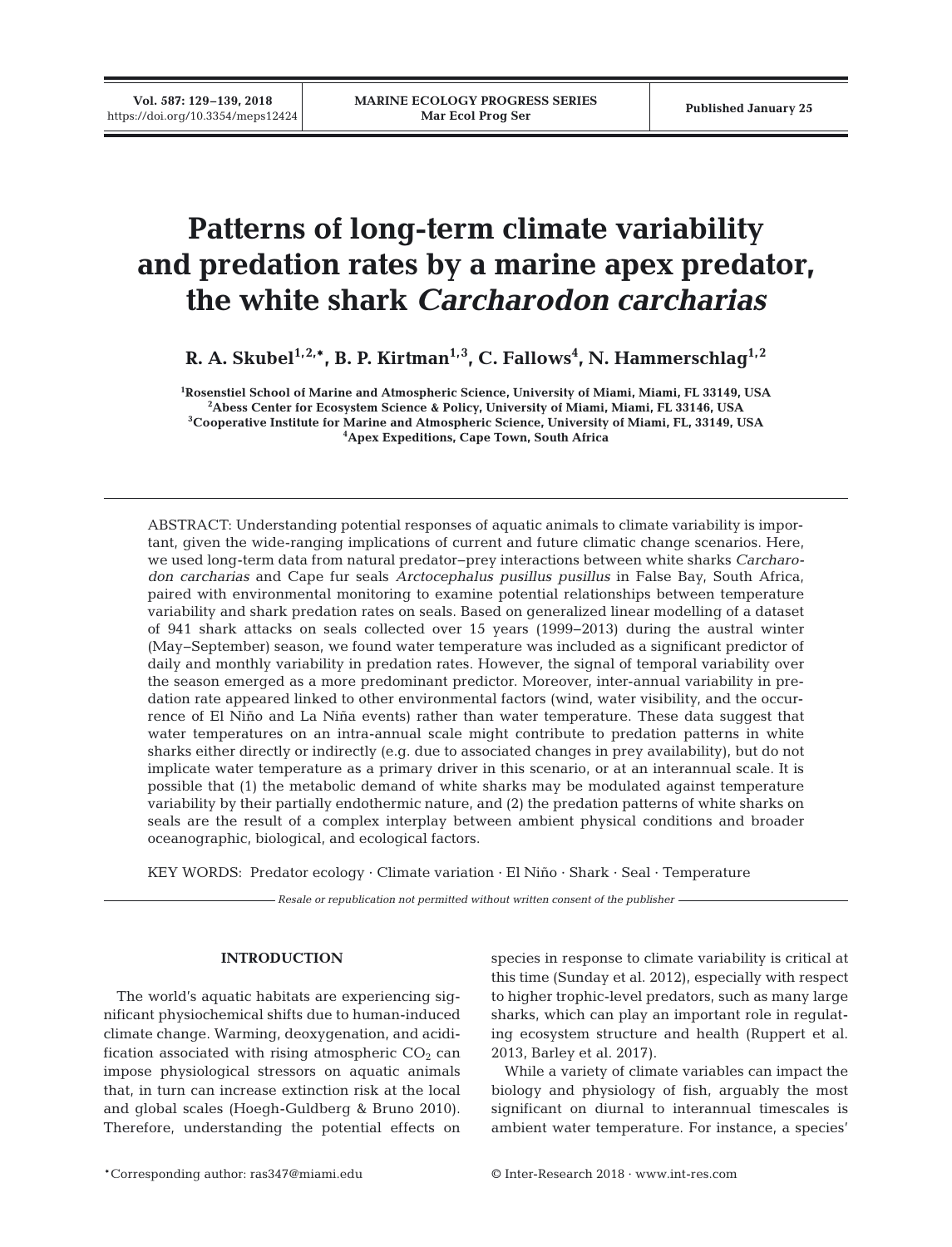movements may be limited to water temperatures within a fundamental thermal range defined by physiological tolerance (Kearney & Porter 2009, Allen-Ankins & Stoffels 2017) and, among elasmobranchs, individuals may behaviorally thermoregulate by moving among different water temperatures to optimize hunting, digestion, and gestation (Hight & Lowe 2007, Di Santo & Bennett 2011, Ketchum et al. 2014, Papastamatiou et al. 2015). Experimental exposure of sharks and other aquatic predators to warmer water temperatures in the laboratory have shown increased hunting effort and feeding rate (Dowd et al. 2006, Miller et al. 2014, Pistevos et al. 2015); however, comparative studies in the wild involving large mobile fish are lacking due to logistical and technological challenges. Moreover, most experiments have been over relatively short durations (weeks to months) and have not been able to provide insight into how long-term (years to decades) climate variability may directly impact ecological processes, such as predation intensity. Thus, it re mains unknown how long-term climate cycles and temperature variability may impact the biology and ecology of aquatic top predators.

As with other members of the lamnidae family, white sharks *Carcharodon carcharias* are partially endothermic elasmobranch fish, with stomach temperatures measured up to 14.3°C higher than that of the surrounding water (Goldman 1997). Given that white sharks can modulate their body temperature to some extent, within a narrow range (e.g. 23.4–26.7°C, Goldman 1997), recurrent predation patterns are likely due to behavioral optimization of predation for energy intake rather than for a need to maintain optimal body temperature (as opposed to teleost fishes (Pink et al. 2016)). False Bay, South Africa, is the location of a long-term monitoring program on the predation rates of white sharks on Cape fur seals *Arctocephalus pusillus pusillus* (Martin et al. 2005, 2009, Hammerschlag et al. 2006, 2012, 2017, Fallows et al. 2012, 2013, 2016, Martin & Hammerschlag 2012) as well as a site of ongoing climate and temperature monitoring (Dufois & Rouault 2012). Accordingly, the system provides an opportunity to investigate for possible relationships between climate-driven temperature variability and predation rates by a marine apex predator.

The climate of the study region is influenced by seasurface temperature (SST) leakage from the Agulhas current (known as Agulhas leakage), which transports warm and saline waters from the Indian Ocean (Gordon & Haxby 1990, de Ruijter et al. 1999, van Sebille et al. 2009, Beal et al. 2011). However, recent climate modeling has revealed that El Niño-Southern Oscillation (ENSO) can influence interannual variability of Agulhas leakage SST with a 2 yr time lag, which subsequently affects regional climate variability (Putrasahan et al. 2016), including ENSO effects on water temperatures in False Bay (Dufois & Rouault 2012). Here, we compared changes in white shark predation patterns, in terms of successful and unsuccessful predation attempts on seals, in relation to environmental and temporal variability and ENSO events, over a 15 yr period. In our analysis, explanatory environmental and temporal variables tested against shark predation rates included water temperature and visibility at the site, and the variables day of year (DOY), month, and year to account for change over time

# **MATERIALS AND METHODS**

# **Predation events**

Seal Island (35° 8' 6"S, 18° 35' 00"E) in False Bay, South Africa, is inhabited by approx. 60 000 Cape fur seals (Fig. 1). White sharks *Carcharodon carcharias* aggregate here during the winter to actively hunt Cape fur seals *Arctocephalus pusillus pusillus* when they leave and return from Seal Island (Martin et al. 2005, 2009). The seals forage in False Bay or up to 30 km (or greater) offshore, returning to Seal Island at irregular intervals (Martin et al. 2005, Fallows et al. 2012). Seals travel to and from the island via porpoising at the surface (Fallows et al. 2012). Thus, white shark attacks on seals occur at the water surface, where they can be documented (Hammerschlag et al. 2006, Martin & Hammerschlag 2012). Attacks are concentrated on the southern side of the island, close to shore (within 2 km). Thus, by positioning at the south end of Seal Island where most predatory activity occurs, a single vessel can survey at least 270° uninterrupted to a distance of at least 3.5 km (Hammerschlag et al. 2006, Martin et al. 2009). Ob servations were made at Seal Island each month, by 1 boat, between 1999 and 2013. At least part of the research team averaged some 200 d per year on the water, although the majority of observation occurred during austral winter months (May− September), when most predatory activity occurs (Hammerschlag et al. 2006). The research vessel arrived and began observations at Seal Island at about 07:00 h (~1.5 h before sunrise), sea conditions permitting. Although multiple people were on the observation boat each day, the data in this study was restricted to that gathered by a trained observer (C. Fallows) onboard.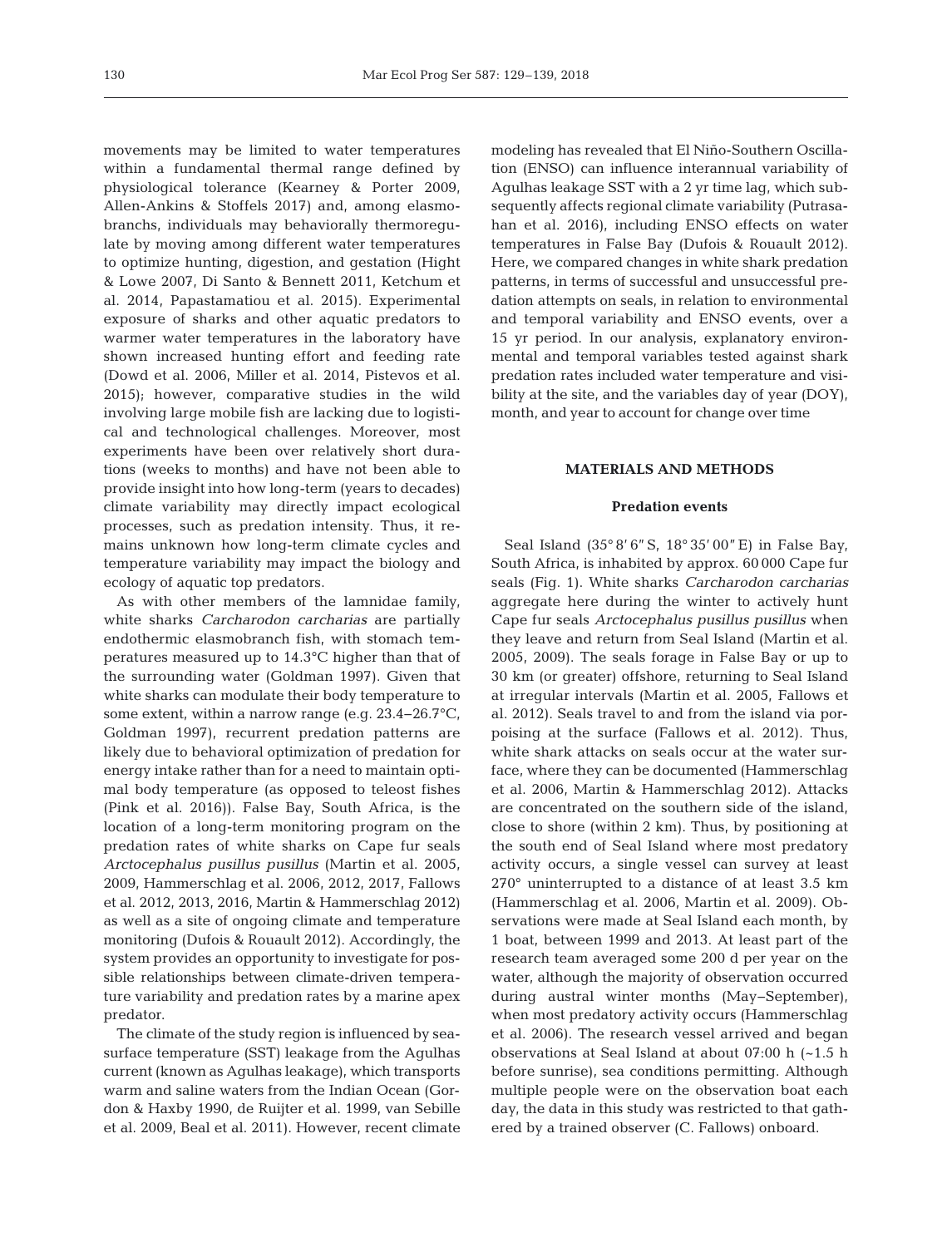

Fig. 1. Study area of Seal Island in False Bay, South Africa. The area indicated by the dashed square is the  $10 \times 10$  km grid over which sea surface temperature was evaluated (−34.09° to −34.18° N, 18.53° to 18.64° E). The observation area south of Seal Island is indicated. Imagery is provided by ESRI

As described in Fallows et al. (2012), predatory events were detected from the surface by one or more of the following: (1) white shark breach with a seal in its mouth or a seal leaping away from its mouth; (2) a sudden change in the travel behavior of seals, switching from directional porpoising to zigzag evasive maneuvers with a shark in pursuit; (3) a splash accompanied by a blood stain, oil slick, a distinctive odor, and by any of the following indicators such as a floating seal head or entrails floating on the surface or trailing from the gill openings of a white shark in the immediate vicinity and/or highly localized plunge-diving black-backed kelp gulls *Larus dominicanis vetula* picking up and feeding on seal entrails. Any subsurface kills could be detected by the appearance of a bloodstain at the surface and floating seal entrails (Martin et al. 2005). Observed

predatory events were recorded and classified as unsuccessful, in which the seal escaped, or successful, in which the seal was consumed (Hammerschlag et al. 2006).

While observations were made year-round, there were more frequent trips during the winter months when white sharks aggregate at Seal Island to actively hunt juvenile Cape fur seals (Hammerschlag et al. 2006). To standardize data analyses when predation activity peaked and observational effort was consistent, we restricted our analysis to predation data collected between 1999 and 2013, from 07:00 h to 09:30 h, for the months of May to September. Following Fallows et al. (2016), we considered this 120− 150 min observational period (approx.  $\pm 1$  h of sunrise) per day as a sample. Upon arrival at the study site, water temperature was recorded each day using the vessel's onboard temperature sensor (Furuno model 1870). Wind speed observational estimates were determined daily from windfinder.com for measurements taken at Muizenberg (8 km from Seal Island), then, once arriving at Seal Island, wind speed in 5 knot bins was estimated and recorded. Water visibility was estimated daily using an anchor line suspended into the water column as a reference.

# **SST and ENSO status**

Monthly daytime SSTs for the study period were retrieved from Pathfinder Version 5.0 (www.nodc. noaa. gov/SatelliteData/pathfinder4km/) for 1999− 2002 and MODIS Aqua for 2003−2013 (NASA JPL) as there was not one contiguous data set available for the study period. Both Pathfinder and MODIS provided 4 km resolution daytime SST, which was preferred to a continuous coarser resolution source for SST (e.g. ERSSTv4; Huang et al. 2015). For Pathfinder SST, the quality of a measurement when considering pixel clouding ranges from 0 to 7, with 4 the minimum quality considered acceptable (Kilpatrick et al. 2001); following convention, we only used SST measurements with a quality of 4 or greater. The area included in this analysis is indicated in Fig. 1. The SST grid extended 5 km from the viewing area at the south point of Seal Island, to encompass the 3.5 km visual range of the observers. Monthly ENSO status was obtained via the Multivariate ENSO Index (MEI) maintained by the National Oceanic and Atmospheric Administration's Earth System Research Laboratory (NOAA ESRL). The MEI is a bimonthly index extending from 1950 to present, reflecting the first unrotated principal component of 6 variables (sea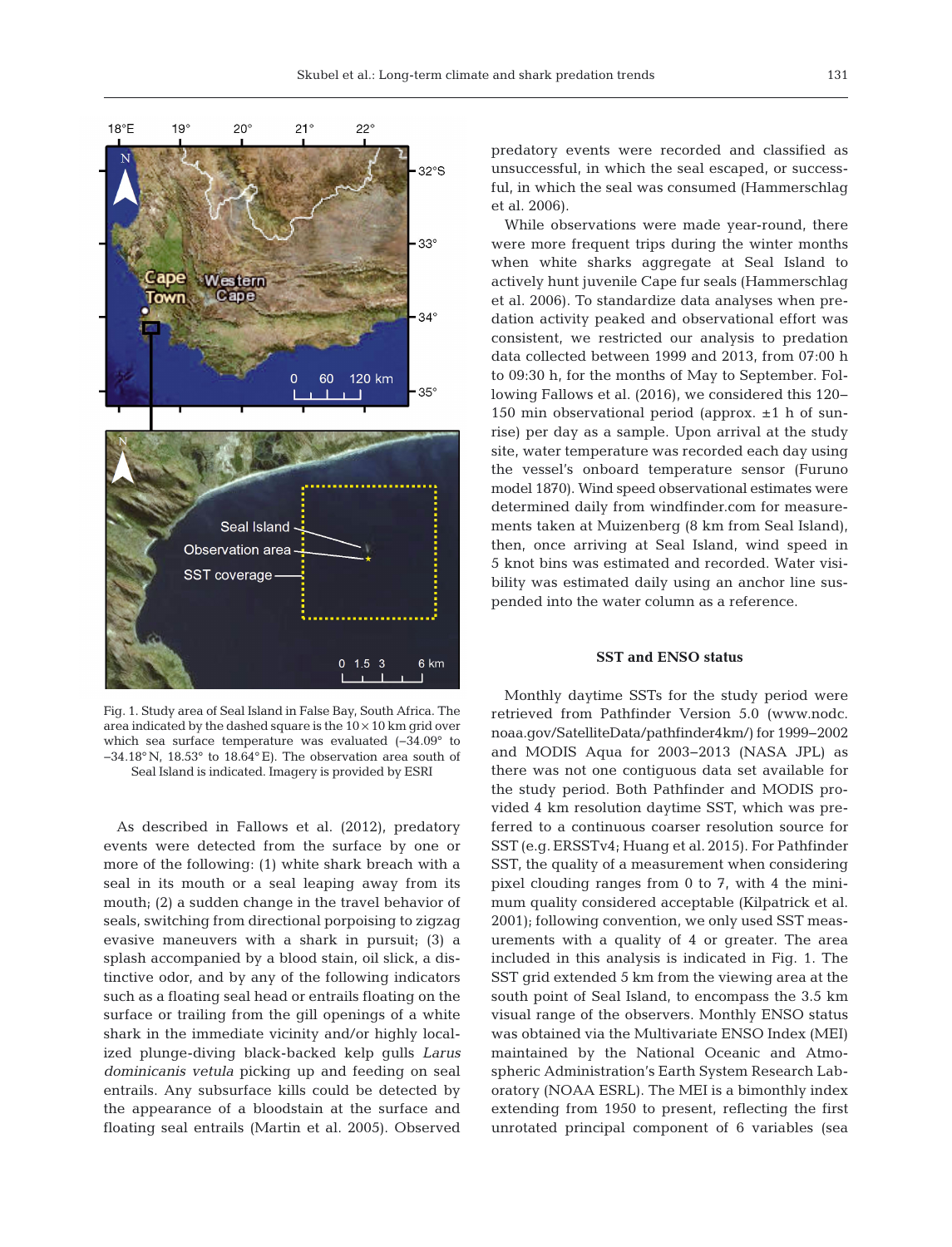level pressure, zonal and meridional components of surface wind, sea surface temperature, surface air temperature, and cloudiness fraction of the sky) (Wolter & Timlin 1993, 1998). ENSO classification was based on historically ranked MEI values (1 through 67), with the upper quartile (54−67) indicating an El Niño and lower quartile (1−14) indicating a La Niña.

# **Data analysis**

For each day, kills *(K)* and unsuccessful attempted predations *(AP)* by white sharks upon seals were averaged over the sample period of 07:00−09:30 h to calculate an hourly rate of kills and total predations. This yielded a single value of kill rate *(K* h−1) and total predation rate *(K*+*AP* h−1) for each day of observation within the standardized sampling period. The broader *(K*+*AP)* h−1 metric showed hunting effort, while the *K* h−1metric indicated presumed seal consumption by the animal, and putatively, some extent of metabolic demand fulfilment. Given that each of *K* h−1and (*K*+*AP)* h−1 were assigned on a daily basis, it was not feasible to directly compare the 2 metrics as a direct measure of relative predation success. Rather, each was considered independently as a measure of general predation patterns. Daily, monthly, and annual scale generalized linear models (GLMs) were used to explore relationships of kill rates and total predation rates with environmental variability. For the daily GLM, explanatory variables tested were water temperature  $(T_{w}$  °C) and water visibility (Vis, m) measured at the site, and the variables day of year (DOY), mo, and yr to account for change over time. For the monthly GLM, explanatory variables tested were monthly means of  $T_{\text{w}}$ , Vis, and wind speed (wind, knots), and an indication of ENSO status via the MEI. GLMs were constructed in Matlab using a stepwise procedure with interactions, using the default method of 'sse' to determine model criterion. Here, the function 'stepwiseglm' begins with an initial model containing all terms, then uses forward and backward stepwise regression to construct the final model, comparing the explanatory power of these smaller or larger models via the p-value of an *F*-test of change in sum of squared error (SSE) with addition or removal of terms. Terms themselves are added or removed based on whether the term would have a zero coefficient once added to the model (or the term is removed from the model if it has a zero coefficient when included, e.g. in the initial model or with successive steps). Interaction terms are not added unless

both constituent terms are in the model, after which point the single terms may be removed. For the annual GLM, explanatory variables tested were annual means of  $T_{w}$ , Vis, and wind, the standard deviation of annual  $T_w$  to look for effects of variability, and whether an El Niño or La Niña event had occurred that year from May−September (indicated by a binary 0 for no, and 1 for yes). Putrasahan et al. (2016) indicated a 2 yr lag in thermal impacts found for the region; however, comparison of 2 yr-lagged  $T_w$  from our dataset with MEI did not show a significant trend, so a second iteration of the annual GLM run with 2 yr-lagged El Niño or La Niña event occurrence was not included in the results. Wind was not included in the daily model as there was insufficient data coverage, reducing the number of observations in the model to 185 of 1085 observation days. Variables were judged as significant in the model if they were significant at p < 0.05 (*t*-statistic versus the constant model). All analyses were performed in Matlab (Mathworks). Although SST was initially considered in the monthly GLMs, models produced for both *K* h−1and *(K*+*AP)* h−1 were over-parameterized and had lower performance than those fitted without SST, so SST was excluded from the final GLMs.

# **RESULTS**

Over the study period from 1999−2013, SST and *T*<sup>w</sup> measured during the observational period showed overall similar seasonal and interannual variability (Fig. 2a). When the Furono record of  $T_w$  (monthly mean) from the study site and remotely-sensed SST for the region were compared, the 2 data sets demonstrated consistent monthly variations in temperature trends. However, a 2-way *t*-test comparing the monthly means of the 2 data sets revealed statistical difference (p =  $9.04 \times 10^{-5}$ ), reflecting differences in the spatial and temporal coverage of the 2 data sets. While Furono measured daily temperatures at Seal Island, the remotely sensed SST encompassed a broader regional area. Further, T<sub>w</sub> captured water temperature at the time of predation observation expeditions (morning) versus the more encompassing daytime SST which was capable of capturing warmer temperatures over the course of the entire diel period. Although SST tended to be higher than *T*w, temporal trends were generally similar among the 2 datasets, supporting the use of the daily water temperature measurements from the predation ob servation expeditions. El Niño conditions based on the MEI occurred in 2002, 2005, 2006, 2009, and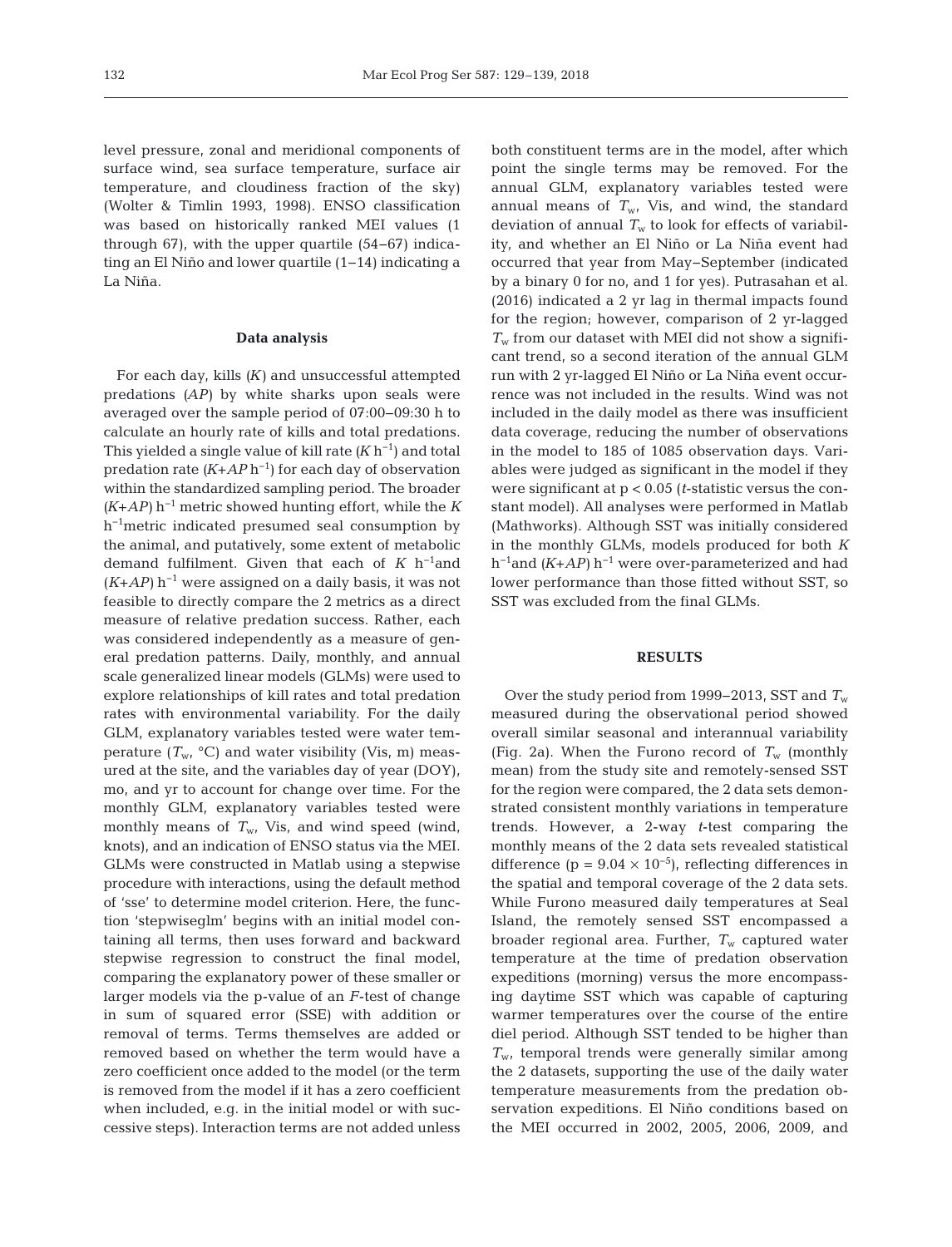

Fig. 2. Monthly trends in (a) daily water temperature  $(T_w)$  and sea surface temperature (SST) measured during predation observation expeditions, (b) multivariate ENSO index (MEI) and El Niño/La Niña status, (c) daily wind speed and visibility (Vis) measured during predation observation expeditions, and (d) daily kills per hour (*K* h−1) and total predations (kills plus attempted predations per hour, *(K*+*AP)* h−1) measured during predation observation periods. Standard deviation is indicated by the shaded area around the main trendline in panels a, c and d

2012, while La Niña conditions occurred in 1999, 2007, 2010, and 2011 (Fig. 2b).

From 1999 through 2013 from May through September, a total of 1085 observation periods occurred between 07:00 and 09:30 h, 941 of which featured successful and/or unsuccessful predations of white sharks *Carcharodon carcharias* upon Cape fur seals *Arctocephalus pusillus pusillus* and 801 of which featured successful attacks. A comparison of daily, monthly, and annual  $(K+AP)$  h<sup>-1</sup> and  $K$  h<sup>-1</sup> showed consistently strong and significant Pearson correlation coefficients ( $r = 0.875, 0.934, 0.957$  and  $p = 0$ ,  $1.19 \times 10^{-31}$ ,  $2.32 \times 10^{-8}$  for daily, monthly, and annual scales respectively), while a *t*-test showed the 2 metrics to be significantly different (p =  $7.73 \times 10^{-43}$ , 2.91  $\times$  10<sup>-7</sup>, 7.73  $\times$  10<sup>-43</sup> for daily, monthly, and annual scales respectively).Predation intensity peaked in the austral winter, with the greatest  $K h^{-1}$  and  $(K+AP) h^{-1}$  from June through September (Fig. 2d). Years 2003, 2004, 2005, and 2007 exhibited the greatest magnitude peaks in *(K*+*AP)* h−1 during this season (Figs. 2a & 3). Frequency distributions of  $T_w$  for all daily observational periods, and those days with either *K* h−1 or *(K*+*AP)* h−1 greater than zero, show that most predation effort, successful and otherwise peaked at 14−14.5°C (10.8% of all observations), although this may have been an artefact of the distribution of observation effort (Fig. 3).

GLMs constructed for daily  $K$  h<sup>-1</sup> and  $(K+AP)$  h<sup>-1</sup> had significant yet weak fits (adjusted  $r^2$  for the model and p-value for the *F*-statistic = 0.173 and 6.97 × 10−20 and 0.222 and 1.14 × 10−26 for *K* h−1 and *(K*+*AP)* h−1, respectively). Model fit for monthly GLMs of *K* h−1 and *(K*+*AP)* h−1 had similarly weak fits, with lower significance (adjusted  $r^2$  for the model and p-value for the *F*-statistic = 0.245 and 0.00221 and 0.139 and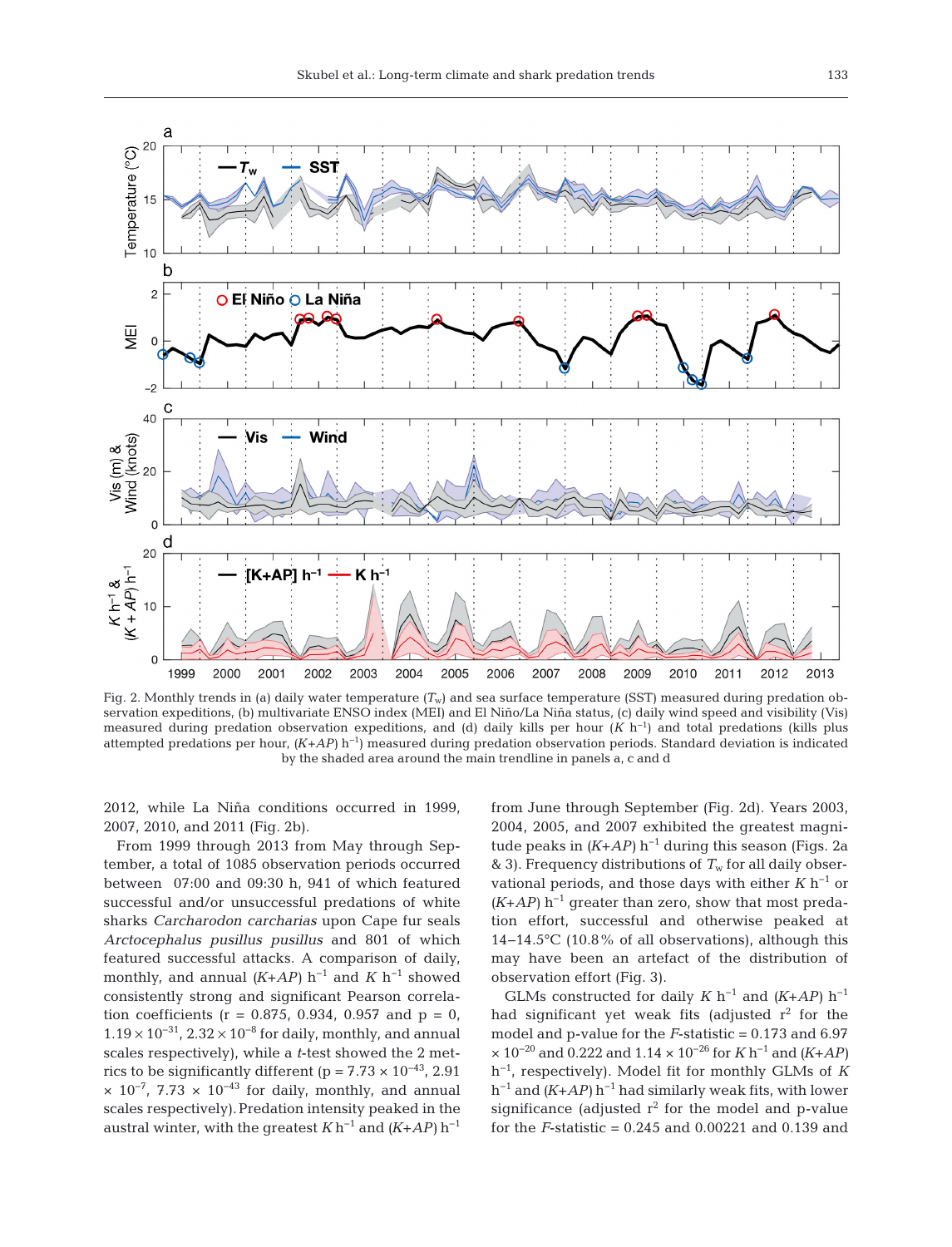

Fig. 3. Frequency distribution of water temperature measured during predation observation periods, for all days, for days when *(K*+*AP)* h−1 > 0, and for days when  $K h^{-1} > 0$ . See Fig. 2 for abbreviations

0.0291 for *K* h−1 and *(K*+*AP)* h−1, respectively). Both daily and monthly GLMs indicated the importance of temporal variability through the inclusion of DOY and monthly terms, and of temperature variability through the inclusion of  $T_w$ . The daily GLM of  $K$  h<sup>-1</sup> indicated  $T_w^*$ Month as the highest magnitude coefficient (positive), with the model of  $(K+AP)$  h<sup>-1</sup> including  $T_w$ <sup>\*</sup>DOY as a lower magnitude (positive) coefficient (Table 1 a,b). Vis\*Month was included in daily models of both  $K$  h<sup>-1</sup> and  $(K+AP)$  h<sup>-1</sup> models as a negative coefficient. In the monthly GLMs, Month was the largest magnitude coefficient for both *K* h−1 and  $(K+AP)$  h<sup>-1</sup> (Table 1c,d). For both monthly  $K$  h<sup>-1</sup> and  $(K+AP)$  h<sup>-1</sup>,  $T_w$ <sup>\*</sup>Year and Wind<sup>\*</sup>Vis were included as negative coefficients. Annual GLMs had the best fit, as expected for the smaller number of observations fitted to a similar quantity of explanatory variables (adjusted  $r^2$  for the model and p-value for the *F*-statistic = 0.950 and 0.0112 and 0.805 and 0.00965 for *K* h−1 and *(K*+*AP)* h−1, respectively). The annual GLM of  $K h^{-1}$  included interaction terms with both La Niña and El Niño occurrence, while the annual GLM of *(K*+*AP)* h−1 included interactions with only El Niño occurrence (Table 1 e,f). The highestmagnitude positive term in both annual GLMs was EN\*Wind, while EN\*Vis was a high-magnitude negative coefficient. No  $T_w$  terms were included in the annual model. All GLMs exhibited a normal distribution.

# **DISCUSSION**

Within a given year, the distribution of *K* h<sup>-1</sup> and  $(K+AP)$  h<sup>-1</sup> appears to correspond with temporal trends in water temperature. However, although *T*<sup>w</sup> at Seal Island was a coefficient in the daily and monthly models of kill and total predation rates, the absence of  $T_w$  from the annual model indicates that temperature variability at Seal Island may play an intraannual rather than inter-annual role with respect to white shark *Carcharodon carcharias* predation. The interaction terms of El Niño and La Niña with wind speed and water visibility were suggestive of inter-annual variability in these environmental parameters with possible ties to ENSO cycling, which may have played a greater role than water temperature in influencing inter-annual predation trends.

Clark et al. (1996) found that fish assemblages in the surf zone of False Bay were influenced by water temperature and wind speed, among other factors. In this study, wind speed was implicated as an explanatory variable in monthly and annual GLMs, including as an interaction with El Niño and La Niña occurrence in the annual models. Taken together with the results of Clark et al. (1996), teleost distribution may be vacillating with wind speed and water temperature, with possible bottom-up impacts at the level of white shark predation patterns, or white sharks may be responding to similar environmental drivers as the fish monitored by Clark et al. (1996). In another study, Weltz et al. (2013) monitored visual sightings of white sharks at beaches in False Bay (Fish Hoek and Muizenberg), finding that probability of shark sighting increased as SST rose from 14 to 18°C. Although we did not directly measure sightings, frequency distribution of daily  $T_w$  recorded for days when shark predation on seals were observed show that attacks peaked at 14− 14.5°C and that very few occurred above 18°C  $(T_w >$ 18°C: 6.4% of days for *(K*+*AP)* h−1 > 0, 6.2% of days for  $K h^{-1} > 0$ , and 5.1% of all observation days). El Niño events are characterized by changes in wind strength on global and local scales (Rasmusson & Wallace 1983); here, there may be a contemporaneous effect from El Niño from anomalies in the Pacific changing global circulation patterns driving global atmospheric circulation and thereby wind speed. However, it is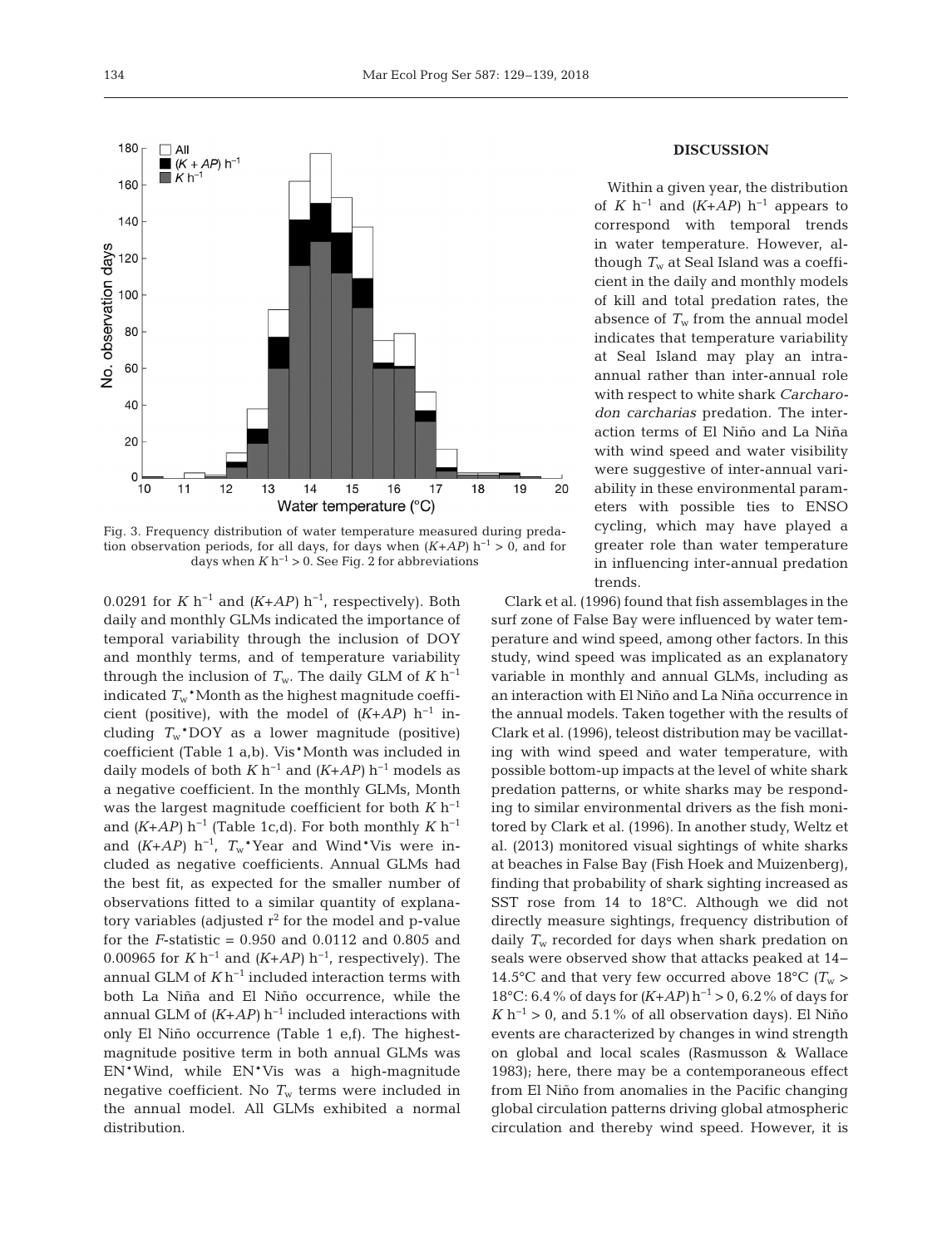Table 1. For daily, monthly, and annual generalized linear models of kills + attempted predations per hour, *(K*+*AP)* h−1, and kills per hour, *K* h<sup>−1</sup>: coefficient estimates, SE, *t*-statistic, and p-value of each variable included in the final model, adjusted r<sup>2</sup>, number of observations (obs.), *F*-statistic versus the initial model, and p-value of the *F*-statistic. Abbreviated variables are water temperature (*T*w), visibility (Vis), day of year (DOY), El Niño (EN), and La Niña (LN).

|                                                                                                 | Coefficient | <b>SE</b> | $\boldsymbol{t}$ | p             |
|-------------------------------------------------------------------------------------------------|-------------|-----------|------------------|---------------|
| (a) Daily $K h^{-1} \sim 1 + T_w^* V$ is + $T_w^* M$ onth + Vis*Month + DOY*Month               |             |           |                  |               |
| Adj. $r^2 = 0.173$ , obs. = 538, $F = 15$ , $p = 6.97E^{-20}$                                   |             |           |                  |               |
| (Intercept)                                                                                     | $-2.48$     | 5.88      | $-0.422$         | 0.673         |
| $T_w$ <sup>*</sup> Vis                                                                          | $-0.0288$   | 0.0164    | $-1.76$          | 0.0798        |
| $T_w^*$ Month                                                                                   | 0.216       | 0.0514    | 4.20             | $3.10E - 05$  |
| Vis*Month                                                                                       | $-0.0400$   | 0.0195    | $-2.05$          | 0.0406        |
| DOY*Month                                                                                       | $-0.00964$  | 0.00158   | $-6.08$          | $2.24E - 09$  |
| (b) Daily (K+AP) $h^{-1}$ ~ 1 + $T_w$ *Vis + $T_w$ *DOY + Vis*Month + DOY*Month                 |             |           |                  |               |
| Adj. $r^2 = 0.245$ , obs. = 538, $F = 20.2$ , $p = 1.14E^{-26}$                                 |             |           |                  |               |
| (Intercept)                                                                                     | $-26.1$     | 9.60      | $-2.71$          | 0.00687       |
| $T_w^*$ Vis                                                                                     | $-0.0572$   | 0.0283    | $-2.02$          | 0.0439        |
| $T_w^*$ DOY                                                                                     | 0.00916     | 0.00293   | 3.12             | 0.00188       |
| Vis*Month                                                                                       | $-0.0637$   | 0.0333    | $-1.91$          | 0.0571        |
| DOY*Month                                                                                       | $-0.0256$   | 0.00272   | $-9.56$          | $4.49E^{-20}$ |
| (c) Monthly $K h^{-1} \sim 1 + \text{Month} + \text{Tw*Vis} + \text{Tw*Year} + \text{Wind*Vis}$ |             |           |                  |               |
| Adj. $r^2 = 0.245$ , obs. = 64, $F = 3.55$ , p = 0.00221                                        |             |           |                  |               |
| Month                                                                                           | 0.308       | 0.0963    | 3.20             | 0.00228       |
| $T_w^*$ Vis                                                                                     | $-0.143$    | 0.0705    | $-2.023$         | 0.0475        |
| $T_w$ <sup>*</sup> Year                                                                         | $-0.125$    | 0.0502    | $-2.49$          | 0.0157        |
| Wind*Vis                                                                                        | $-0.0339$   | 0.0139    | $-2.44$          | 0.0180        |
| (d) Monthly $(K+AP)$ h <sup>-1</sup> ~ 1 + Month + $T_w$ *Year + Wind*Vis                       |             |           |                  |               |
| Adj. $r^2 = 0.139$ , obs. = 64, $F = 2.45$ , $p = 0.0291$                                       |             |           |                  |               |
| (Intercept)                                                                                     | $-4235$     | 2286.4    | $-1.85$          | 0.0693        |
| Month                                                                                           | 0.428       | 0.181     | 2.37             | 0.0214        |
| $T_w$ <sup>*</sup> Year                                                                         | $-0.149$    | 0.0801    | $-1.87$          | 0.0674        |
| Wind*Vis                                                                                        | $-0.0729$   | 0.0255    | $-2.86$          | 0.00597       |
| (e) Annual $K h^{-1} \sim 1 + Wind*Vis + Wind*EN + Wind*LN + Vis*EN + Vis*Year + EN*Year$       |             |           |                  |               |
| Adj. $r^2 = 0.950$ , obs. = 15, $F = 25.1$ , $p = 0.0112$                                       |             |           |                  |               |
| (Intercept)                                                                                     | 1361        | 196       | 6.94             | 0.00614       |
| Wind*Vis                                                                                        | $-0.723$    | 0.0916    | $-7.91$          | 0.00423       |
| Wind*EN                                                                                         | 1.60        | 0.248     | 6.46             | 0.00753       |
| Wind*LN                                                                                         | 0.499       | 0.109     | 4.56             | 0.0198        |
| $Vis*EN$                                                                                        | $-3.39$     | 0.996     | $-3.41$          | 0.0423        |
| Vis*Year                                                                                        | 0.115       | 0.0162    | 7.07             | 0.00582       |
| EN <sup>*</sup> Year                                                                            | $-0.725$    | 0.286     | $-2.54$          | 0.0849        |
| (f) Annual $(K+AP)$ h <sup>-1</sup> ~ 1 + Wind*Vis + Wind*EN + Vis*EN + Vis*Year                |             |           |                  |               |
| Adj. $r^2 = 0.805$ , obs. = 15, $F = 8.22$ , $p = 0.00965$                                      |             |           |                  |               |
| (Intercept)                                                                                     | 1276        | 555       | 2.30             | 0.0613        |
| Wind*Vis                                                                                        | $-1.25$     | 0.179     | $-6.96$          | 0.000438      |
| Wind*EN                                                                                         | 2.41        | 0.446     | 5.40             | 0.00166       |
| $Vis*EN$                                                                                        | $-2.14$     | 0.494     | $-4.32$          | 0.00496       |
| Vis*Year                                                                                        | 0.100       | 0.0439    | 2.29             | 0.0624        |
|                                                                                                 |             |           |                  |               |

speculative to presume that our measurements captured this ENSO-modulated variability in wind speed, particularly given that meteorological teleconnections differ between ENSO events (Gershunov & Barnett 1998). Although the annual GLMs indicated that El Niño and La Niña occurrence had explanatory power for inter-annual variability in predation rates, the absence of  $T_w$  from these annual models suggests that, at a local scale, ENSO-influenced water temperatures had minimal effects on white shark predation. However, it is possible that ENSO-mediated changes in water temperature are impacting predation-related factors external to the study area surrounding Seal Island; for instance, large-scale changes in biological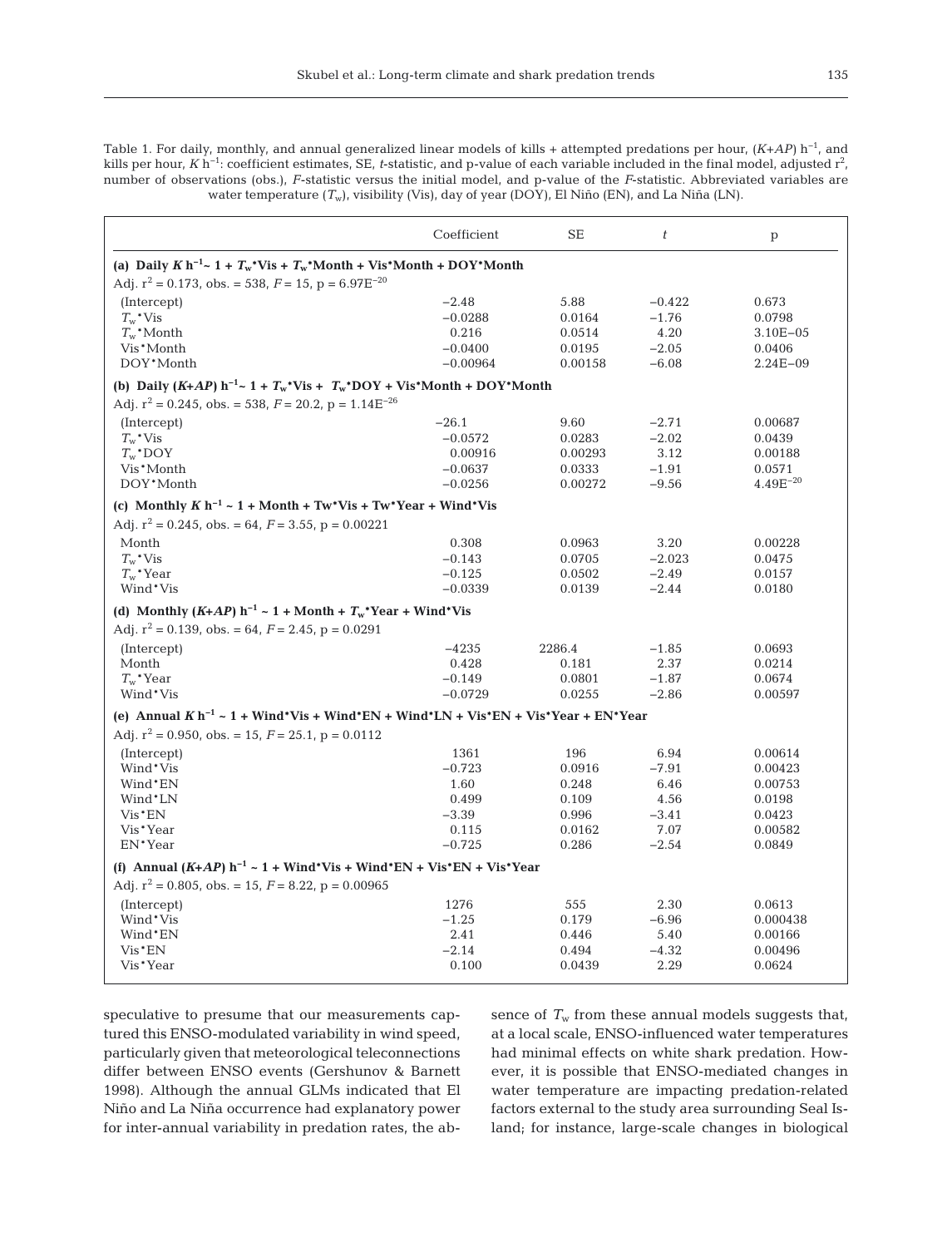productivity under El Niño conditions (Barber & Chavez 1983).

Greater visibility appeared to have a negative effect on both kill and total predation rates across temporal scales; Robbins (2007) found that increased visibility was inversely related to white shark presence at Neptune Island (Australia). In the present study, low visibility may lead to greater abundance, and thus greater chance of observing an attack, or the lower visibility may provide a higher chance of success for the attacking shark as an individual may be less visually apparent to the targeted seal (Martin & Hammerschlag 2012). Given the high energetic re quirements of a predation attempt, white sharks are observed to launch attacks on seals only when environmental conditions are optimal for success, increasing efficiency of energy expenditure (Hammerschlag et al. 2006). These conditions include targeting seals during a specific range of low-light levels as well as staging attacks from identifiable deep-water locations around the Island that provide sharks with a visual and tactical advantage over seals (Hammerschlag et al. 2006, Martin et al. 2009).

Considering the 2 metrics of predation patterns, both  $(K+AP)$  h<sup>-1</sup> and  $K$  h<sup>-1</sup> showed similar temporal trends (Fig. 2d) and frequency distribution with re spect to water temperature (Fig. 3), as well as similar final GLMs. However, kill rates tended to have higher model fit (adjusted  $r^2$ ), which may have been due to this metric showing slightly greater correspondence to variability in the explanatory variables considered, while total predation rates may be more reflective of shark presence as a whole. However, without direct evidence of physiological response to changes in environmental condition (e.g. telemetry of internal temperature as per Goldman (1997) or swimming speed as per Semmens et al. (2013)) it is not possible to draw inferences from our measurements of kill rates to conclusions regarding metabolism or feeding.

Change in ambient  $T_{\rm w}$  can influence metabolic demand (e.g. metabolic *Q*10), with an estimated *Q*<sup>10</sup> of between 2 and 3 presumed for the white shark as per Carlson et al. (2004). Change in metabolic rate with temperature increase has not been directly measured for this species, although studies have measured body temperature as an indicator (Carey et al. 1982, McCosker 1987, Goldman 1997) or body mass and swimming speed (Semmens et al. 2013) as fieldbased approaches to estimating metabolic rate. White shark oxygen consumption has previously been measured in transit to an aquarium (Ezcurra et al. 2012); however as temperature was not manipulated, its direct impact on metabolic demand could not be ascertained. Complicating estimates of change in metabolic rate with respect to temperature in the white shark, (1) the large body size of this species allows for thermal inertia with movement through heterogeneous water temperatures, and (2) heat shedding is facilitated through manipulation of the hepatic sinus which bypasses the suprahepatic rete (Carey et al. 1981). As white sharks are among the largest elasmobranchs (Compagno 1984, Schmidt-Nielsen 1984) and have a lower surface area to volume ratio for gaining or losing heat, they may be less sensitive to temperature variability than smaller species given greater capa city for thermal inertia. Similarly, metabolic  $Q_{10}$  has been found to be higher with lower body mass, suggesting higher sensitivity to temperature with smaller-bodied species and the inverse for larger species (Du Preez et al. 1988); given that the white shark's ability to regulate body temperature, the *Q*<sup>10</sup> value may have less significance for metabolic rate in response to ambient temperature change. In our study, daily and monthly GLMs suggested that increasing  $T_w$  corresponded with increasing  $(K+AP)$  h<sup>-1</sup> and  $K$  h<sup>-1</sup>, but the influence of water temperature was not supported on an inter-annual scale. Taken together with the heat regulation capacity of white sharks, it is not directly evident that the predation patterns observed here were a result of rising metabolic demand with temperature.

Both a strength and limitation of this study is that our results are based on comparing long-term observational data sets and not controlled laboratory experiments. Although it appears that predation trends across daily, monthly, and annual timescales are related to environmental and seasonal (temporal) variability, there are several other factors that could have contributed, at least partly, to the documented changes in predation rates and likely contributed to the variability unexplained by the GLM. These factors could include, for example, variability in seal, shark and teleost abundance. Although seal population size has been shown to be relatively consistent over the study period (Kirkman et al. 2007), there may be unaccounted marginal changes impacting predation. White shark population declines have been speculated for the region based on mark-recapture and genetic analysis (Andreotti et al. 2016), although interpreted with some level of skepticism (Irion et al. 2017). Further, white shark sightings have declined at Seal Island in False Bay over a 9 yr monitoring period (Hewitt et al. 2018). If predation rates were reflective of white shark population trends alone, such as those suggested in the aforementioned stud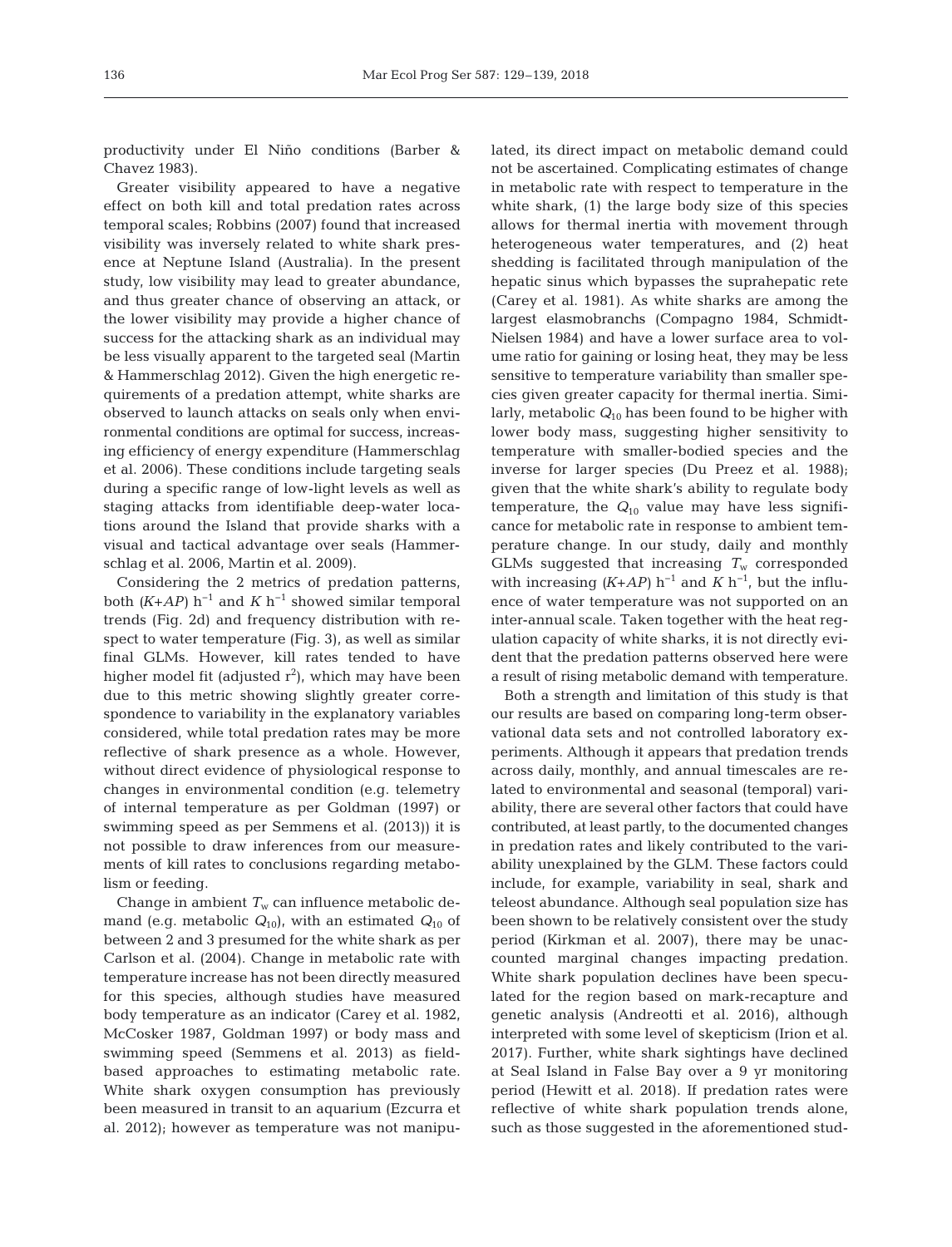ies, it would likely manifest as prolonged long-term declines in predation rates, rather than the alternating increases and decreases observed here. Changes in teleost prey cannot be ruled out, however were not monitored in this investigation. Future studies including measurement of prey abundance may be revealing of ecosystem-level interactions among predators and other constituents of the regions they occupy. One of the major challenges in projecting the climate response of a predatory species is unknowns surrounding respective spatial shifts in predator− prey distribution (Winder & Schindler 2004); namely, will there be changes in overlap (Hunsicker et al. 2013), or will predators remain synchronized with their prey species (Sergeant et al. 2014). Given the role of wind and visibility in the GLMs, we recommend further study exploring how local meteorology may impact spatiotemporal patterns of predator and prey abundance, and predation behavior. Further, the strong signal of temporal variability in intra-annual predation patterns may be tied to broader seasonal shifts in diet of white sharks, which may be explored via methods such as stable isotope analysis and opportunistic stomach content analysis.

Laboratory experiments with Port Jackson sharks *Heterodontus portusjacksoni* exposed to water temperature increases to projected 2100 levels increased their feeding but not growth (compared to a control treatment), as feeding simply supplemented the rise in metabolic demand associated with higher temperatures (Pistevos et al. 2015). However, oceanographic consequences of climate change are not limited to a temperature increase. Indeed, with increasing  $CO<sub>2</sub>$ emissions comes increased ocean acidification (IPCC 2013), which has been shown to negatively impact olfactory ability and hunting behavior of some sharks in controlled settings (Dixson et al. 2015, Pistevos et al. 2015). If the hunting ability of white sharks is im paired by ocean acidification, but their predation patterns are not directly impacted by water temperatures (i.e. through metabolic demand), they may be well placed to balance their energy budget in warmer and more acidic waters. It may be that climate change will lead to changes in the availability of preferred or alternative prey for white sharks, indirectly impacting predation rates, rather than directly impacting shark metabolism and hunting. For instance, spatiotemporal changes in water temperature may lead to shifts in prey availability due to such factors as temperature-regulated phenological events (e.g. timing of migrations or reproductive events), or different thermal sensitivities between predator and prey species leading to changes in relative attack

and escape speeds (Grigaltchik et al. 2012, Creel et al. 2016), contributing to asynchronous trophic relationships. These questions highlight areas for directed future experimentation when considering climatedriven effects on predator–prey dynamics.

In summary, our analysis of white shark predation rates on seals paired with environmental monitoring over 15 years suggests that water temperatures on an intra-annual scale might contribute to predation patterns in white sharks either directly or indirectly, but do not implicate water temperature as a primary driver of predation rates in this scenario, or on an interannual scale. In contrast, inter-annual variability in predation rate appeared linked to other environmental factors (wind, water visibility, and the occurrence of El Niño and La Niña events) which may drive both prey abundance and predation efficacy. Quantifying ecosystem-scale change in the wild to a reliable and useful extent is not a feasible goal in many natural systems due to known and unknown complexities, and the limits of scientific measurement in capturing these complexities. However, prolonged monitoring of species with known predator− prey relationships, such as the white shark and Cape fur seal *Arctocephalus pusillus pusillus* in False Bay, may provide an opportunity for ongoing investigations of how climate variability might impact the ecology of an ecosystem and for generating hypotheses to be tested in controlled experimental studies.

*Acknowledgements*. We thank all the assistants, participants, and filmmakers throughout the years that supported this work, including the guests and crew of Apex Shark Expeditions that made data collection possible. This work was conducted under permits from the South African Department of Environmental Affairs and with permission from the University of Miami Institutional Animal Welfare and Care Committee.

# LITERATURE CITED

- [Allen-Ankins S, Stoffels RJ \(2017\) Contrasting fundamental](https://doi.org/10.1086/693134) and realized niches: two fishes with similar thermal performance curves occupy different thermal habitats. Freshw Sci 36:635−652
- [Andreotti S, Rutzen M, van der Walt S, Von der Heyden S](https://doi.org/10.3354/meps11744) and others (2016) An integrated mark-recapture and genetic approach to estimate the population size of white sharks in South Africa. Mar Ecol Prog Ser 552: 241−253
- [Barber RT, Chavez FP \(1983\) Biological consequences of El](https://doi.org/10.1126/science.222.4629.1203) Niño. Science 222: 1203−1210
- [Barley SC, Meekan MG, Meeuwig JJ \(2017\) Species diver](https://doi.org/10.3354/meps11981)sity, abundance, biomass, size and trophic structure of fish on coral reefs in relation to shark abundance. Mar Ecol Prog Ser 565: 163−179
- [Beal LM, De Ruijter WPM, Biastoch A, Zahn R \(2011\) On the](https://doi.org/10.1038/nature09983) role of the Agulhas system in ocean circulation and cli-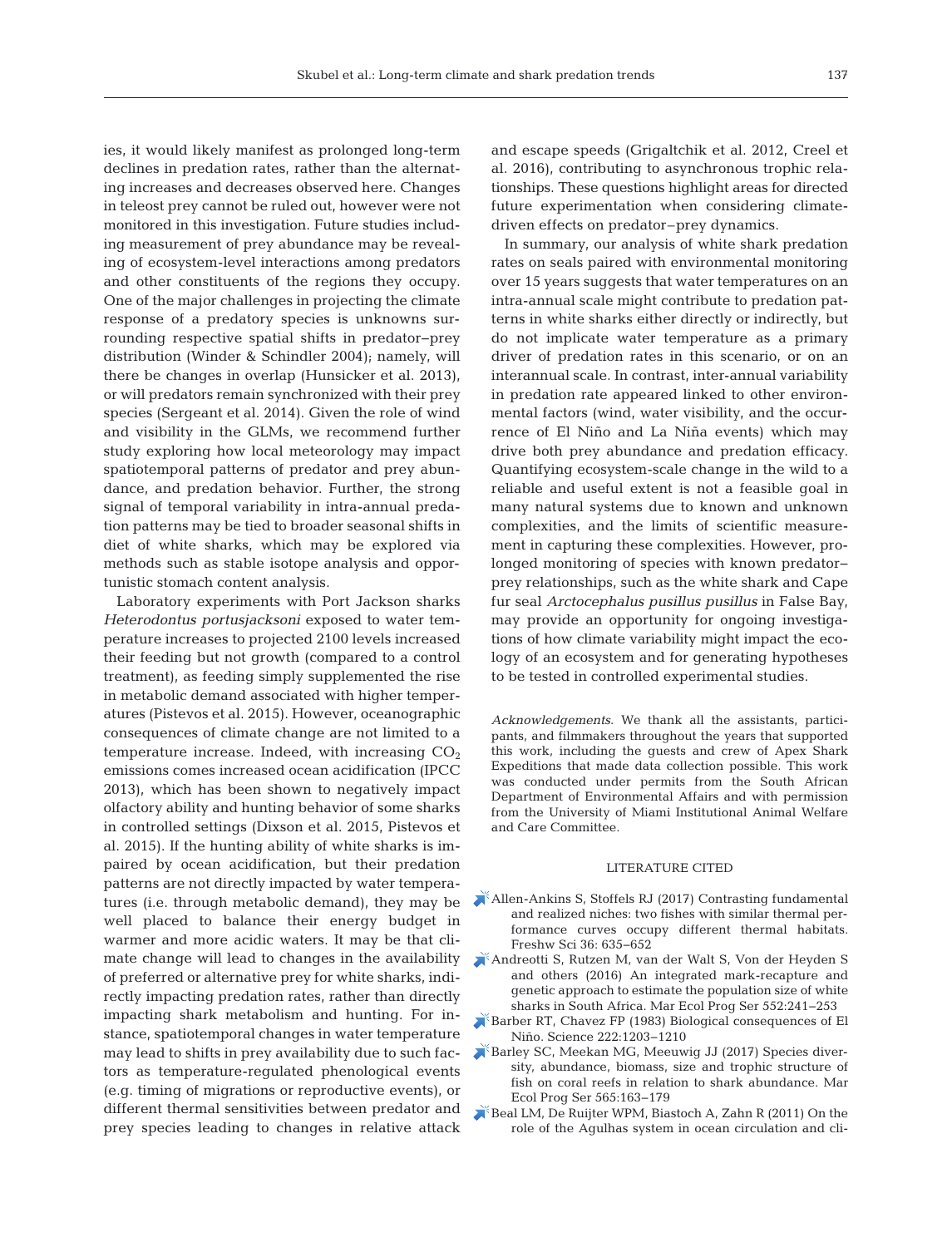mate. Nature 472:429-436

- Carey FG, Teal JM, Kanwisher JW (1981) The visceral temperatures of mackerel sharks (Lamnidae). Physiol Zool 54: 334−344
- [Carey FG, Kanwisher, JW, Brazier O, Gabrielson G, Casey JG,](https://doi.org/10.2307/1444603) Pratt Jr HL (1982) Temperature and activities of a white shark, *Carcharodon carcharias*. Copeia 1982:254-260
- [Carlson JK, Goldman KJ, Lowe CG \(2004\) Metabolism,](https://doi.org/10.1201/9780203491317.ch7) energetic demand, and endothermy. In: Carrier JC, Musick JA, Heithaus MR (eds) Biology of sharks and their relatives, CRC Press, Boca Raton, FL, p 203−224
- [Clark BM, Bennett BA, Lamberth SJ \(1996\) Temporal varia](https://doi.org/10.3354/meps131035)tions in surf zone fish assemblages from False Bay, South Africa. Mar Ecol Prog Ser 131:35-47
	- Compagno LJV (1984) FAO species catalogue. Vol. 4. Sharks of the world. An annotated and illustrated catalogue of sharks species known to date. Part 1. Hexanchiformes to Lamniformes. FOA Fish Synopsis 4:249
- [Creel S, Creel NM, Creel AM, Creel BM \(2016\) Hunting on](https://doi.org/10.1002/ecy.1568) a hot day: effects of temperature on interactions between African wild dogs and their prey. Ecology 97:2910-2916
- [de Ruijter WPM, Biastoch A, Drijfhout SS, Lutjeharms JRE](https://doi.org/10.1029/1998JC900099) and others (1999) Indian−Atlantic interocean exchange: Dynamics, estimation and impact. J Geophys Res 104: 20885
- [Di Santo V, Bennett WA \(2011\) Is post-feeding thermotaxis](https://doi.org/10.1111/j.1095-8649.2010.02853.x) advantageous in elasmobranch fishes? J Fish Biol 78: 195−207
- [Dixson DL, Jennings AR, Atema J, Munday PL \(2015\) Odor](https://doi.org/10.1111/gcb.12678) tracking in sharks is reduced under future ocean acidification conditions. Glob Change Biol 21: 1454−1462
	- Dowd WW, Brill RW, Bushnell PG, Musick JA (2006) Estimating consumption rates of juvenile sandbar sharks *(Carcharhinus plumbeus)* in Chesapeake Bay, Virginia, using a bioenergetics model. Fish Bull 104:332-342
- [Du Preez HH, Mclachlan A, Marais JFK \(1988\) Oxygen con](https://doi.org/10.1016/0300-9629(88)91094-8)sumption of two nearshore marine elasmobranchs, *Rhino batos annulatus* (Muller & Henle, 1841) and *Myliobatus aquila* (Linnaeus, 1758). Comp Biochem Physiol Part A Physiol 89:283-294
- [Dufois F, Rouault M \(2012\) Sea surface temperature in False](https://doi.org/10.1016/j.csr.2012.04.009) Bay (South Africa): towards a better understanding of its seasonal and inter-annual variability. Cont Shelf Res 43: 24−35
- [Ezcurra JM, Lowe CG, Mollet HF, Ferry LA, O'Sullivan JB](https://doi.org/10.1201/b11532-4) (2012) Oxygen consumption rate of young-of-the-year white sharks, *Carcharodon carcharias*, during transport to the Monterey Bay Aquarium. In: Domeier ML (ed) Global perspectives on the biology and life history of the white shark. CRC Press, Boca Raton, FL, p 17−26
- [Fallows C, Martin RA, Hammerschlag N \(2012\) Compar](https://doi.org/10.1201/b11532-4)isons between white shark-pinniped interactions at Seal Island (South Africa) with other sites in California (United States). In:Domeier ML (ed) Global perspectives on the biology and life history of the white shark. CRC Press, Boca Raton, FL, p 105−117
- [Fallows C, Gallagher AJ, Hammerschlag N \(2013\) White](https://doi.org/10.1371/journal.pone.0060797) sharks (*Carcharodon carcharias*) scavenging on whales and its potential role in further shaping the ecology of an apex predator. PLOS ONE 8:e60797
- [Fallows C, Fallows M, Hammerschlag N \(2016\) Effects of](https://doi.org/10.1007/s10641-016-0515-8) lunar phase on predator-prey interactions between white shark (*Carcharodon carcharias*) and Cape fur seals (*Arcto cephalus pusillus pusillus*). Environ Biol Fishes 99: 805−812
- [Gershunov A, Barnett TP \(1998\) Interdecadal modulation](https://doi.org/10.1175/1520-0477(1998)079%3C2715%3AIMOET%3E2.0.CO%3B2) of ENSO teleconnections. Bull Am Meteorol Soc 79: 2715−2726
- [Goldman KJ \(1997\) Regulation of body temperature in the](https://doi.org/10.1007/s003600050092) white shark, *Carcharodon carcharias*. J Comp Physiol B 167: 423−429
- [Gordon AL, Haxby WF \(1990\) Agulhas eddies invade the](https://doi.org/10.1029/JC095iC03p03117) south Atlantic: evidence from Geosat altimeter and shipboard conductivity-temperature-depth survey. J Geophys Res 95:3117
- [Grigaltchik VS, Ward JW, Seebacher F \(2012\) Thermal](https://doi.org/10.1098/rspb.2012.1277) acclimation of interactions: differential responses to temperature change alter predator-prey relationship. Proc R Soc B 279:4058-4064
- [Hammerschlag N, Martin RAR, Fallows C \(2006\) Effects of](https://doi.org/10.1007/s10641-006-9038-z) environmental conditions on predator−prey interactions between white sharks *(Carcharodon carcharias)* and Cape fur seals (*Arctocephalus pusillus pusillus*). Environ Biol Fishes 76: 341−350
- [Hammerschlag N, Martin RA, Fallows C, Collier R, Law](https://doi.org/10.1201/b11532-4)  rence R (2012) Investigatory behavior towards surface objects and non-consumptive strikes on seabirds by white sharks (*Carcharodon carcharias*) at Seal Island, South Africa. In: Domeier ML (ed) Global perspectives on the biology and life history of the great white shark. CRC Press, Boca Raton, FL, p 91–103
- [Hammerschlag N, Meÿer M, Seakamela SM, Kirkman S,](https://doi.org/10.1002/ecy.2049) Fallows C, Creel S (2017) Physiological stress responses to natural variation in predation risk: evidence from white sharks and seals. Ecology 98: 3199–3210
- [Hewitt AM, Kock AA, Booth AJ, Griffiths CL \(2018\) Trends](https://doi.org/10.1007/s10641-017-0679-x) in sightings and population structure of white sharks, *Carcharodon carcharias*, at Seal Island, False Bay, South Africa, and the emigration of subadult female sharks approaching maturity. Environ Biol Fishes 101:39–54
- [Hight BV, Lowe CG \(2007\) Elevated body temperatures of](https://doi.org/10.1016/j.jembe.2007.07.021) adult female leopard sharks, *Triakis semifasciata*, while aggregating in shallow nearshore embayments: evidence for behavioral thermoregulation? J Exp Mar Biol Ecol 352: 114−128
- [Hoegh-Guldberg O, Bruno JF \(2010\) The impact of climate](https://doi.org/10.1126/science.1189930) change on the world's marine ecosystems. Science 328: 1523−1528
- [Huang B, Banzon VF, Freeman E, Lawrimore J and others](https://doi.org/10.1175/JCLI-D-14-00006.1) (2015) Extended reconstructed sea surface temperature version 4 (ERSST. v4). Part I: upgrades and intercomparisons. J Clim 28:911–930
- [Hunsicker ME, Ciannelli L, Bailey KM, Zador S, Stige LC](https://doi.org/10.1371/journal.pone.0066025) (2013) Climate and demography dictate the strength of predator-prey overlap in a subarctic marine ecosystem. PLOS ONE 8:e66025
	- IPCC  $(2013)$  Climate Change 2013: the physical science basis. Contribution of Working Group I to the Fifth Assessment Report of the Intergovernmental Panel on Climate Change. Cambridge University Press, Cambridge
- [Irion DT, Noble LR, Kock AA, Gennari E and others \(2017\)](https://doi.org/10.3354/meps12283) Pessimistic assessment of white shark population status in South Africa: comment on Andreotti et al. (2016). Mar Ecol Prog Ser 577:251–255
- $K$ Kearney M, Porter W (2009) Mechanistic niche modelling: combining physiological and spatial data to predict species' ranges. Ecol Lett 12: 334−350
- [Ketchum JT, Hearn A, Klimley P, Espinoza E, Peñaherrera](https://doi.org/10.1007/s00227-013-2375-5) C, Largier JL (2014) Seasonal changes in movements and habitat preferences of the scalloped hammerhead shark